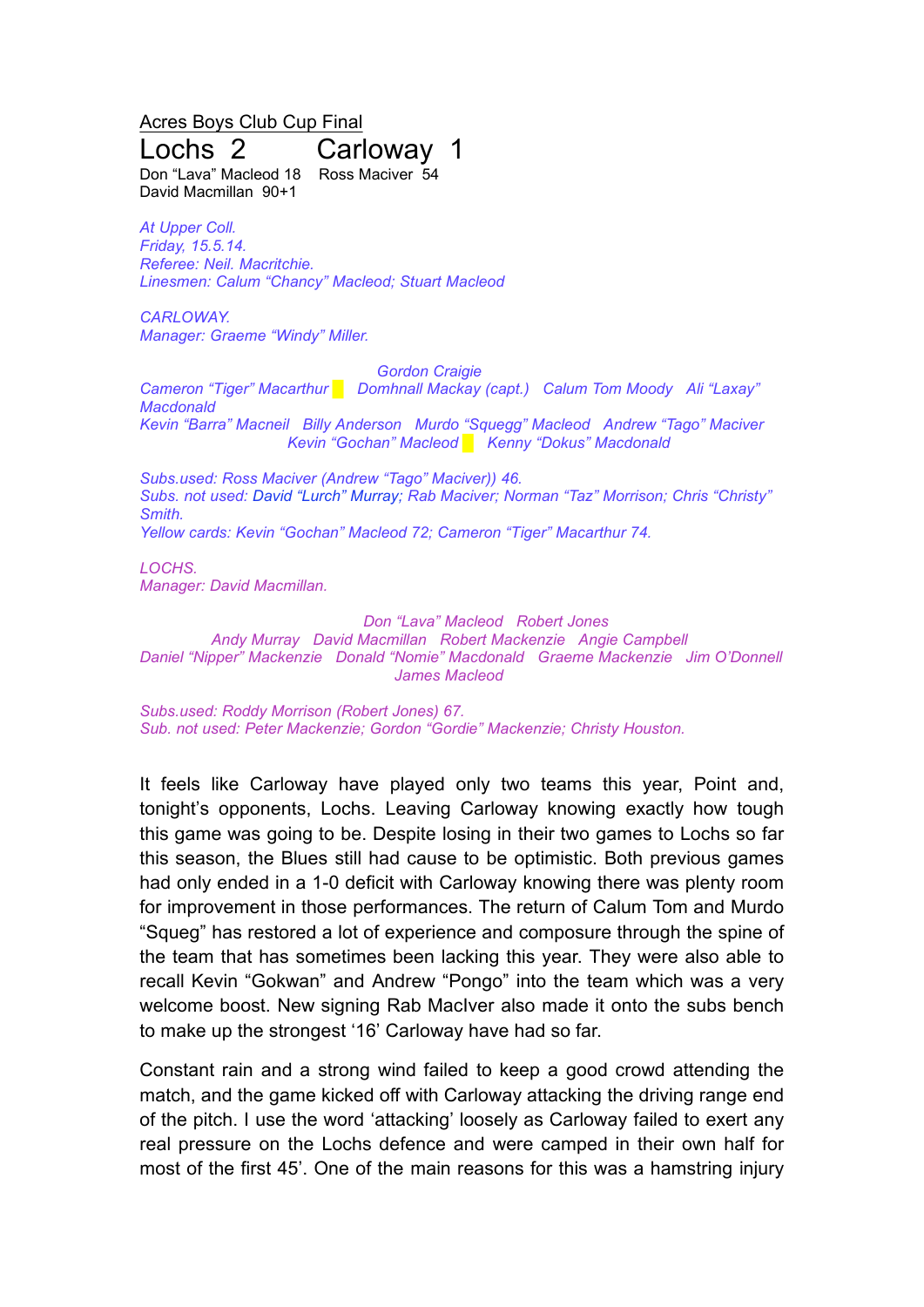to "Pongo" inside the first 10 minutes. He had looked bright early on and had kept the Lochs defence on their toes but unfortunately his trademark powerful runs were limited after the injury, which in turn meant Carloway lost one of their main attacking options. He did have a half-chance in the first few minutes though when, after a few ricochets in the box, the ball landed to him on the edge of the 18 but he blasted over.

Once the game settled Lochs assumed control and passed the ball with ease across the half way line, waiting for the gap in the Carloway defence for either Don "Lava" or Robert Jones to run into. One such gap allowed Jones free in the box and his miss hit shot landed perfectly at the feet of Don "Lava" and from 6 yards he smashed the ball low past Craigie. 1-0 Lochs.

The game continued much the same after the goal and for the next 15-20 minutes there wasn't much action near either goal. In the 38<sup>th</sup> minute a ball over the top sent David Macmillan free down the left hand side of the box and he hit a well struck volley across goal just inches past the post.

Half-time, Carloway 0-1 Lochs.

Ross MacIver replaced the injured "Pongo" for the second half and tweaks had been made to the side in a bid to put more pressure on Lochs and to try and push further up the park. In the 52<sup>nd</sup> minute, Kevin "Barra" delivered a dangerous ball into the box which appeared to strike the arm of a Lochs defender. Amidst the confusion, Ross nipped in and smashed the bouncing ball off the crossbar. A great opportunity missed but it was only a couple of minutes before he got another one. Kenny "Dokus" did his best Dennis Bergkamp impression, turning one defender, cutting inside another and sending a beautiful through ball to the onrushing Ross who sprinted away from his man and coolly slotted the ball past James Macleod. A great goal and just what the game, and Carloway, needed. (1-1)

Whilst the game seemed to gain momentum there were no great chances until the 88th minute when, after good build up play by Lochs, Jim O'Donnell squeezed through the Blues defence and managed to get a shot away that passed Craigie, but unfortunately for him, bounced off the post and was cleared.

That seemed to be that and extra-time was looming. But Lochs had other ideas and in the 91<sup>st</sup> minute they were awarded what seemed a very soft free-kick 20 yards out when Domhnall was adjudged to have knocked Robert Mackenzie off the ball but it looked as though Robert was already on his way down having 'lost his balance'. There was an air of inevitability around the ground as Macmillan stepped up to take the free-kick and he shot low into the bottom left corner and into the back of the net. (1-2)